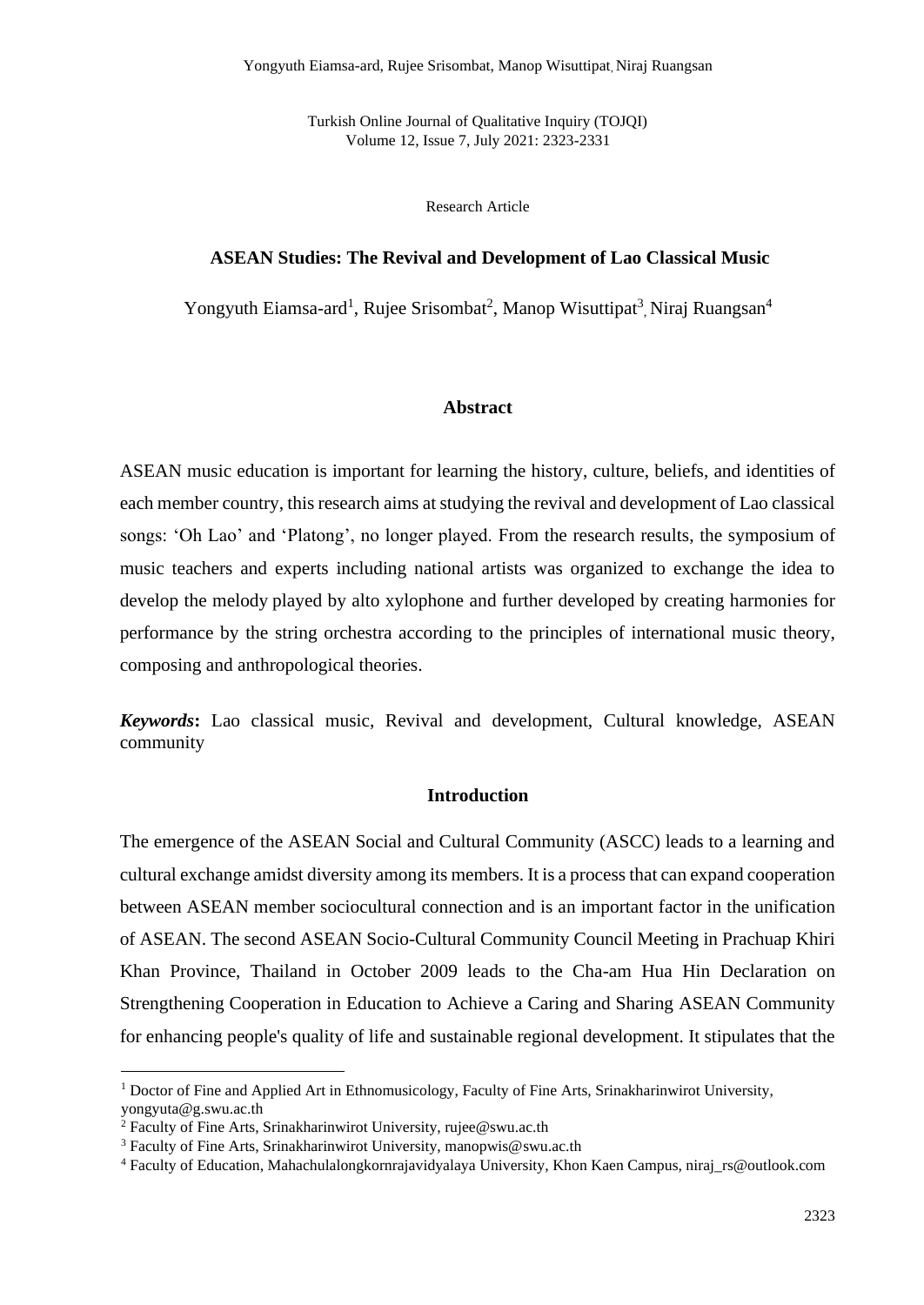field of education is part of building a political and security, economic, social, and cultural community, leading to the educational reform approach of ASEAN Member Countries both in terms of quality education management and in terms of ASEAN Studies Curriculum of Schools according to the Guidelines for Learning Management for the ASEAN Community (Kedchapan Kamput, 2018).

In Thailand, since 2010, the Office of the Basic Education Commission has started the pilot schools to the ASEAN Community in primary and secondary educational institutions covering 40 educational territories across the country under the Spirit of ASEAN project (Kaewkumkong, 2018). There are 3 types: 1) 30 sister schools, which are schools that provide learning about the ASEAN community that focuses on teaching English, technology, and language of one ASEAN member country, along with multicultural knowledge; 2) 24 Buffer Schools, which are schools that provide learning about the ASEAN Community that focuses on teaching the languages of ASEAN Member 1 language, which is the language of neighboring countries that border schools such as Laos, Myanmar, Cambodia, and Malaysia, along with multicultural knowledge and technology, as well as having an ASEAN Studies Center that is a learning center for schools and networked schools in Area; 3) 14 ASEAN Focus Schools, including more than 500 networked schools participating in the project in preparation for the ASEAN Community (Kedchapan Kamput, 2018). These schools have provided an ASEAN Studies course under the Guidelines for Learning Management for the ASEAN Community in secondary education of the Office of the Basic Education Commission, 2011, focusing on knowledge of the ASEAN region, language in neighboring countries, and multicultural knowledge with the foresight of importance to promoting better understanding with ASEAN neighbors (Kedchapan Kamput, 2018).

Learning music from other nations in the ASEAN community is very supportive to multicultural understanding as some local songs were composed to reflect history, culture, belief, identities, and way of life of people in each country (Ho, 1999; Laovanich & Chuppunnarat, 2016; Reyes & Navarro, 2016). In the digital age, multicultural music education is integrated in the public curricula with the aims to get students learn different cultures among ASEAN countries (Chandransu, 2019; Nicolas, 2019). In the Basic Education Core Curriculum of Thailand, music education is categorized in Learning Standard of Art with the aims to educate students to obtain an understanding of and ability in creative self-expression through music; analysis and criticism on the values of music; free conveyance of feelings and thoughts on music; appreciation and application of music in daily life (Standard AR2.1) and understanding of the relationship between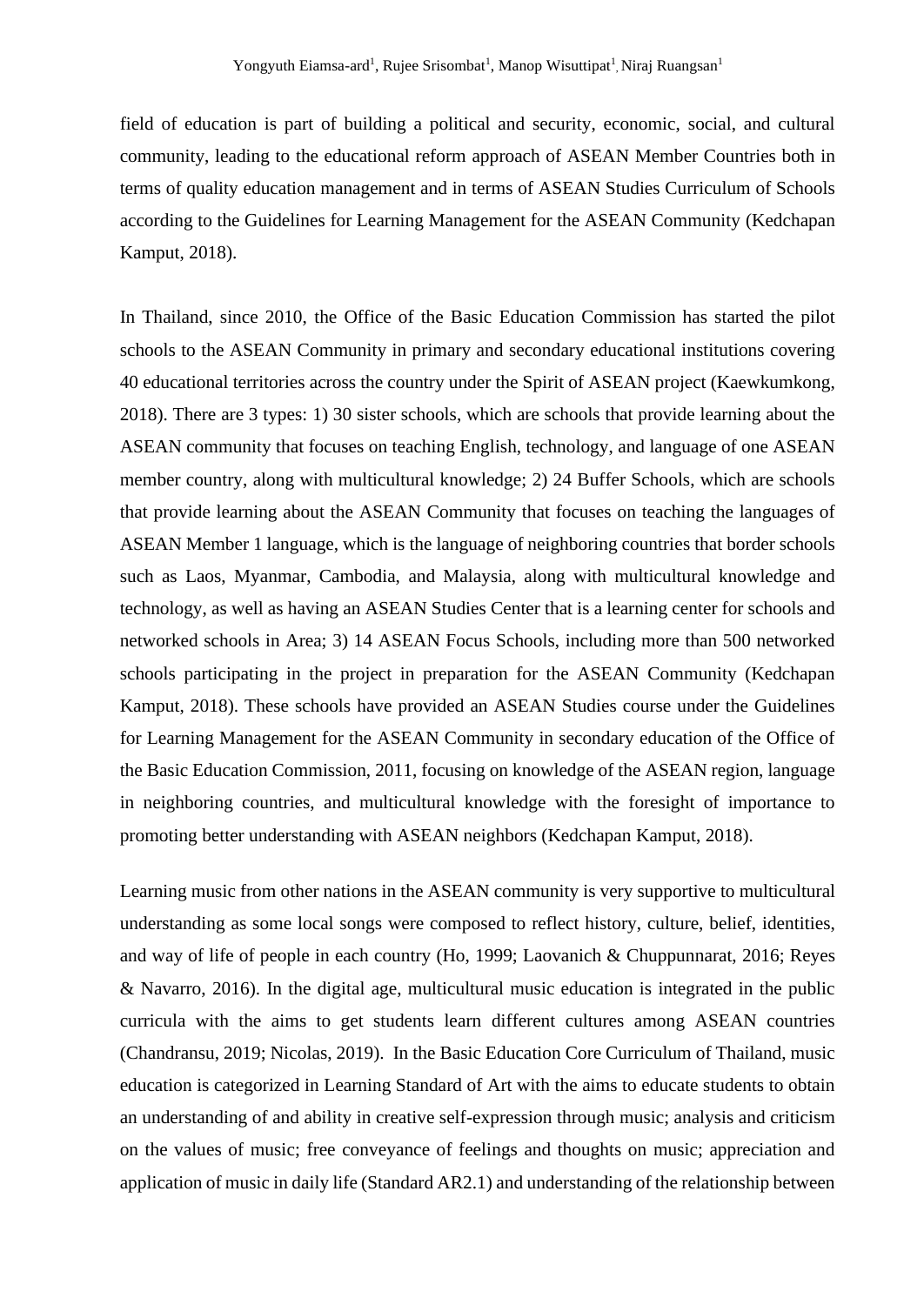the music, the history, and the culture; appreciating the musical works that represent the cultural heritage, the local wisdom, and Thai and universal wisdom (Standard AR2.2) (Basic Education Commission, 2008). Besides this, in the previous studies, it has played an important role to successes of learners in society, school, intelligence and life (Goble, 2010; Lehr, 1998; Levinowitz, 1999; Petress, 2005; Prendergast, Gouzouasis, Leggo, & Irwin, 2009). Since Thailand becomes a member of the ASEAN Community, students are encouraged to learn culture and art among ASEAN nations through music education (Choawanan Prapakdee, 2014; Piyawan Kanthong, 2019; Ratawan Pruksarojanakul, 2013). In order to make contribution to music education in Thailand, there are a number of studies focusing on music in ASEAN such as the studies of (Mitt Sapphut, 2019) on 'Khong Wong Yai' Melody in Lao, Krissada Sooksumnieng and Charoenchai Chonpairoj (2017) on Lao vocal music of the southern ethnic groups. In addition, some studies focused on communicative meaning (Sriphanaratnakul & Cansathitporn, 2016), contemporary composition (Thambutr & Yamprai, 2018), love songs (Saran Nakrob, Panupak Mokhasa, Jinnawat Mansa, Chattiya Khieti-navy, & Pawalai Tanchanpon, 2019) and so on. Also, in order to make contribution to the field of study and preserve ASEAN music, the researchers were interested to the processes of revival and development of Lao classical music. The study began with the revival of the songs and then development of the songs played by alto xylophone and the string orchestra according to the principles of international music theory, composing and anthropological theories.

# **Research Method**

This study was carried out utilizing the qualitative research methodology. In this research, the data were collected from the field-work, interviews, participatory and non-participatory observation. The research methodology was as follows:

**Phase 1**: Collect and compile the original Lao music of the Lao PDR: 1.1) search the original Lao songs and melodies; 1.2) study the melodies of the songs for playing by musical instruments, particularly alto xylophone; 1.3) make the revival of the classical Lao melodies for a performance by the string orchestra.

**Phase 2**: Restore the original Lao melody as a universal note: 2.1) organize Focus Group Discussion (FGD) to make the revival of the selected classical Lao melodies and save them as the universal notes.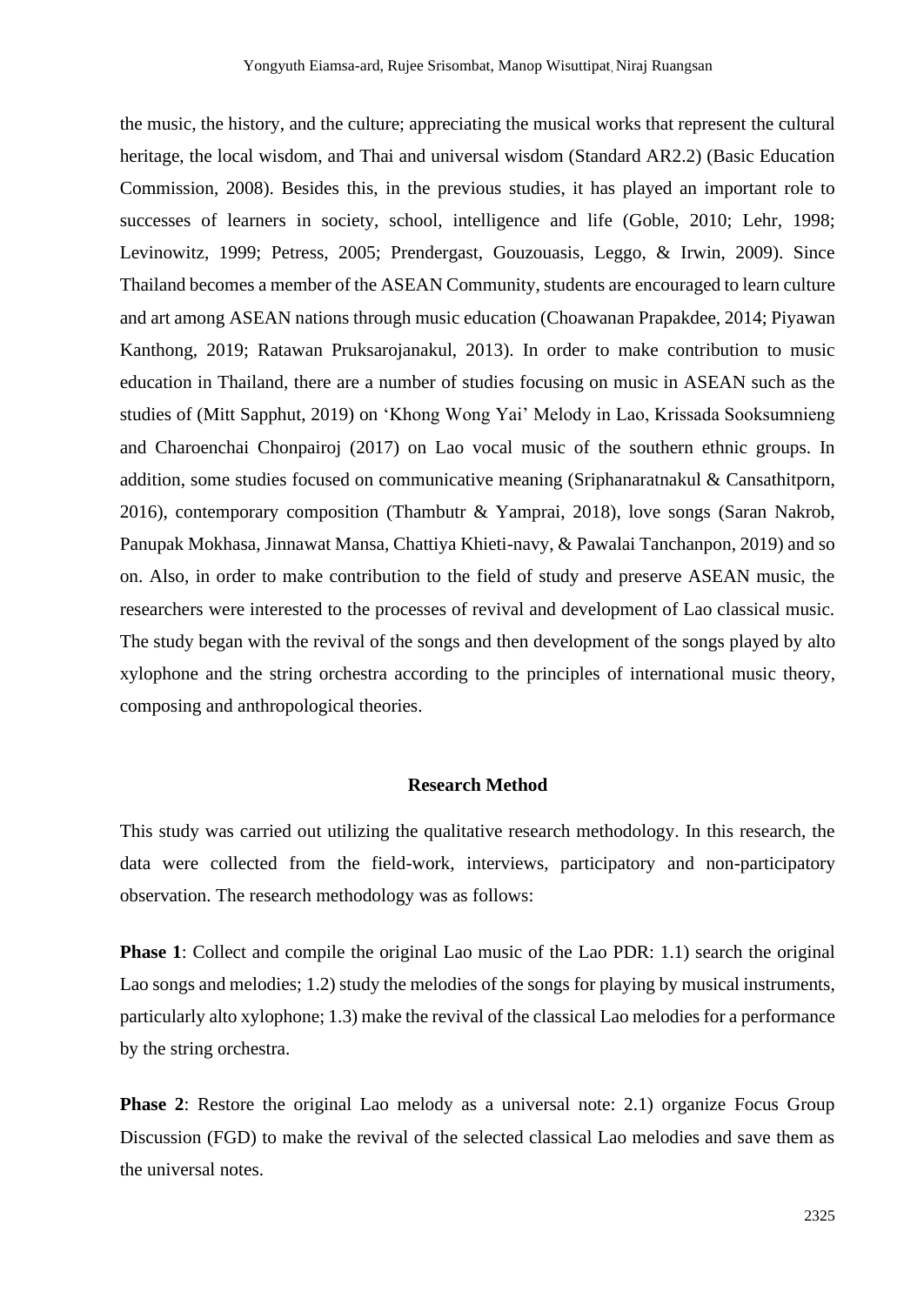**Phase 3**: Develop the original Lao melodies for the international string orchestra: 3.1) compose and develop the selected Lao classical music for the international string orchestra; 3.2) arrange the event for the performance.

**Phase 4**: Summarize, analyze and synthesize the body of knowledge of the above phases of research and create the guideline for ASEAN studies or music studies.

## **Results**

Traditional Lao music refers to music in the royal court of Laos in the past even if currently there is a change in accordance with the socialist conceptual framework. Lao music was originally influenced by Khmer royal court music. Since the reign of Chao Fa Ngum (1896 – 1916), it has developed and merged with the music culture of the pre-existing ethnic groups, especially the music culture of Laos, such as bringing 'Khaen (a kind of reed mouth organ in northeastern Thailand)' to play in various types of bands. At present, the original Lao band exists in large cities such as Vientiane and Luang Prabang. In this study, the researchers have selected a fieldwork research area to restore and develop the original Lao melody at the Lao National School of Music, Vientiane, Lao PDR, which organizes music learning in various disciplines such as traditional Lao folk dances; folk, and tribal basic dances, traditional Lao music, international music (classical music) and so on. The development of the original Lao melody for the international string orchestra was cooperated and supported by music teachers of the National Art School Lao PDR in the field of folk music and international music (classical music) as mentioned in Table.1 below. So, that revival and development were successful because of their expertise in the field of study.

|   | <b>No. Name-Surname</b>  | <b>Status</b>          |  |
|---|--------------------------|------------------------|--|
|   | <b>Bunthieng Sisakda</b> | Music Master (Lao PDR) |  |
|   | Khamsaen Pilavong        | <b>Music Master</b>    |  |
| 3 | <b>Bandit Sanasit</b>    | <b>Music Master</b>    |  |
| Δ | Saengthong Butchadi      | <b>Music Master</b>    |  |
|   | Somchit Saiyasuwan (Dr.) | <b>National Artist</b> |  |

**Table 1**. List of Music Masters from Lao National School of Music

In relations to the search for the Lao classical songs and the original Lao melodies, there is a succession of 63 songs from the teaching courses in folk music for seven-year courses of students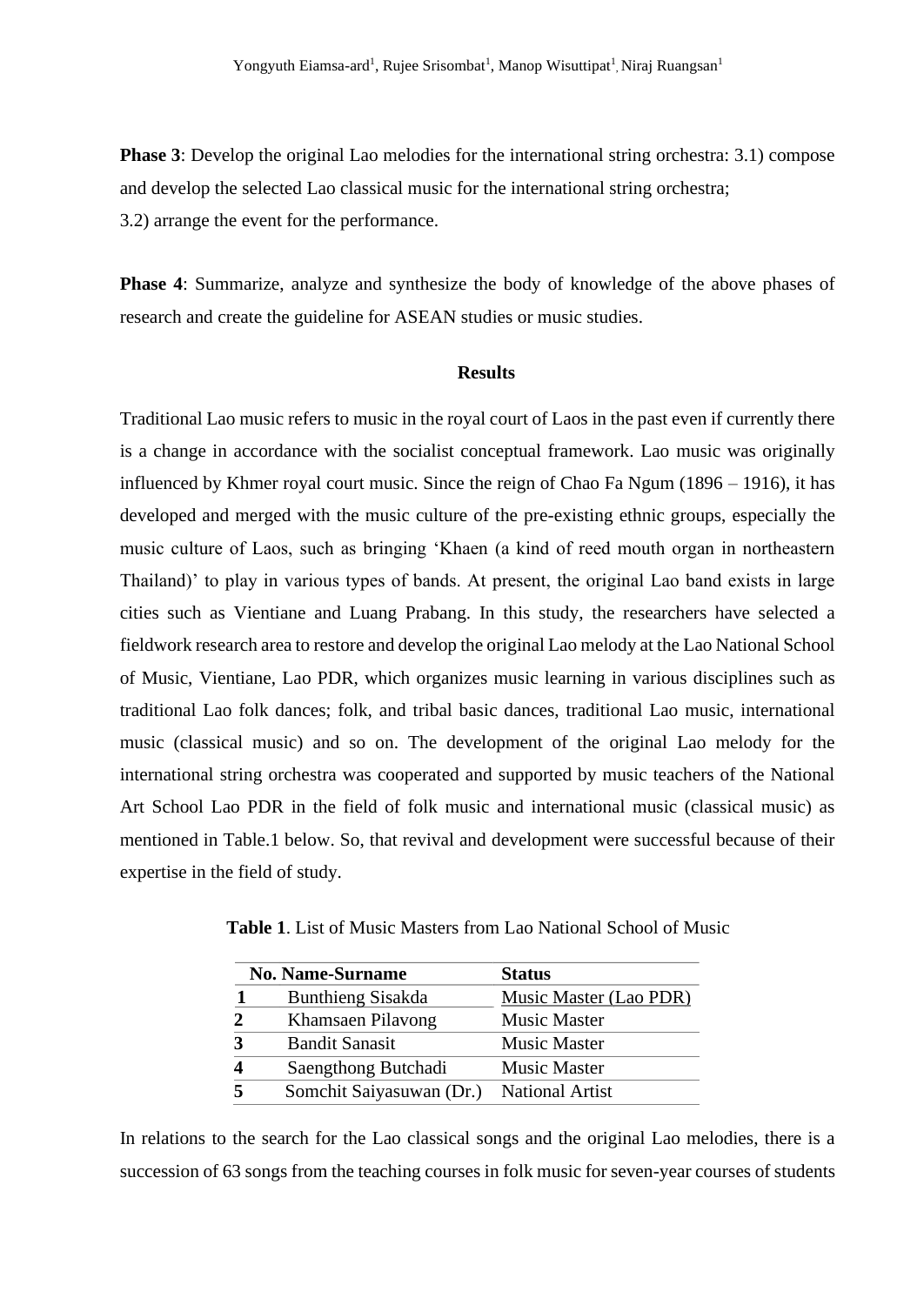learning 'Pīphāt', (Lao orchestra consisting of five groups of wood and percussion instruments or orchestra consisting chiefly of the gamelan). It was found that there were 7 songs: 'Pleang Si Bot', 'Pleang Hok Bot', 'Pleand Pead Bot', 'Pla-thong', 'Soi-Mayura', 'Oh Lao' and 'Suta-Kan-Seang' not in the succession in the National Art School. This corresponds to the interview data with music masters that participated in FGD and agreed that these songs are no more played in the current Laotian orchestra. Also, none of these songs were included in the curriculum of the National Art School for music students in the field of folk music of all 7-years learning programs. In the results of FGD, all participants reached the agreement that the songs 'Oh Lao' and 'Pla Thong' should be selected for the revival of the melody as they well represent the Lao identities. For the other songs, they were suggested for future research due to the limited research duration and complexity of research processes. The songs then were composed and further developed for the international string orchestra with the following techniques: solo exposition, counterpoint, Pizzcato and Arco, cannon, round, syncopation, slur, Pizzcato, and variation, as demonstrated in Figure 1-3.

**Figure 1**.: Solo exposition of 'Oh Lao'



**Figure 2**.: Counterpoint of 'Oh Lao'

|        |               |  | <b>[6 July July July 2007</b> |                                                                 |
|--------|---------------|--|-------------------------------|-----------------------------------------------------------------|
|        | $\frac{2}{3}$ |  |                               | $\mathcal{L} = \mathcal{L} \mathcal{L} \mathcal{L} \mathcal{L}$ |
|        |               |  | But to the finite was         |                                                                 |
| $ 9 -$ |               |  |                               |                                                                 |
|        |               |  |                               |                                                                 |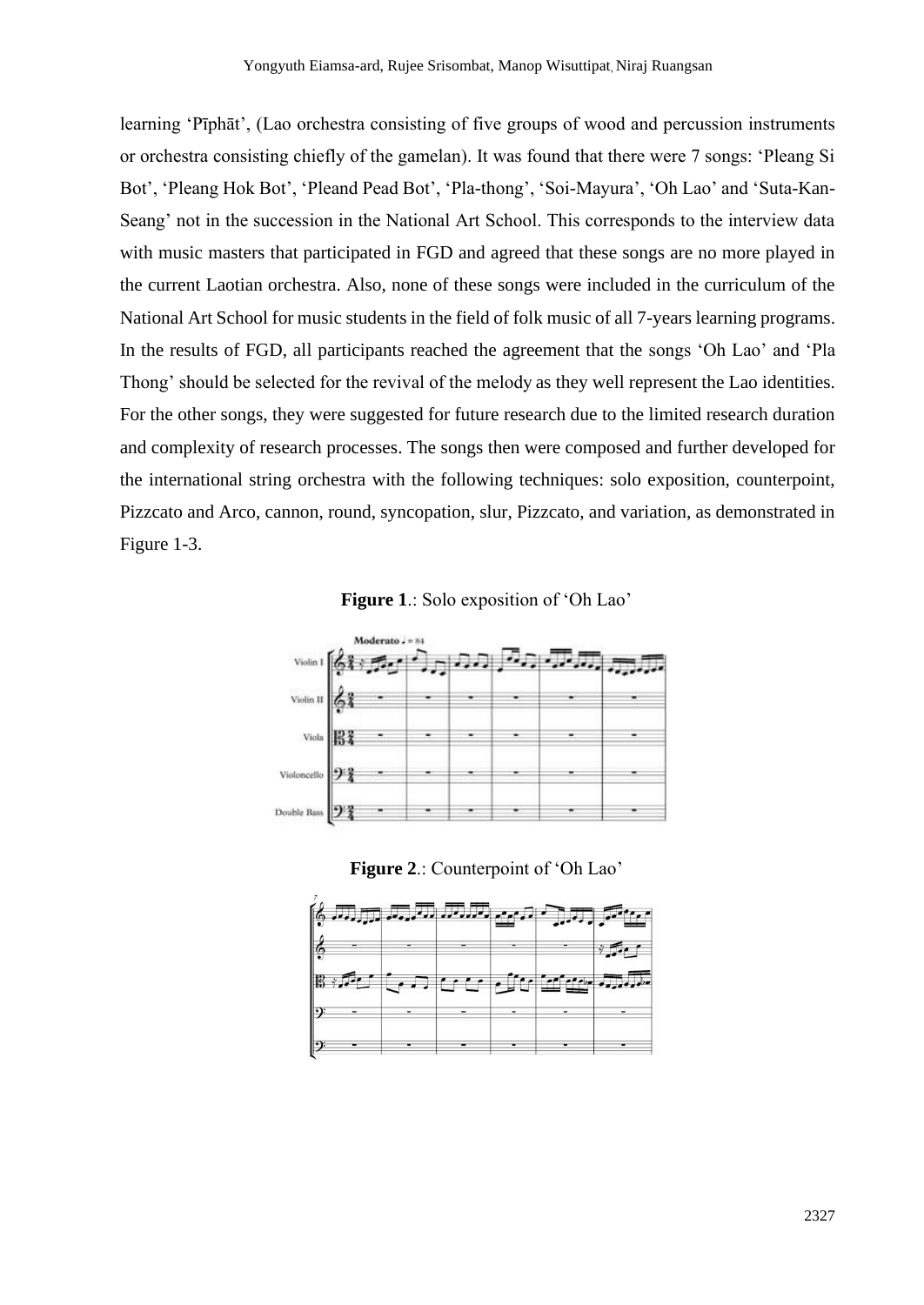

**Figure 3**.: Syncopation of 'Oh Lao'

### **Discussion**

The research on the revival and development of the original Lao melody for the international string orchestra is a revival and development of Lao art and music to society before these melodies disappear from society. The research results support the ASEAN studies as the songs reflect history, culture, beliefs, identities, and the way of life of the Lao people in line with the policies of the Bureau of Academic Affairs and Educational Standards (2021) that mentions the improvement of the quality of the ASEAN Studies and regional cooperation in ASEAN education focuses on a more educational approach in terms of exploring customs, culture, and art. It not only increases the knowledge of peoples but also helps to create understanding between the different races, especially the new possibilities for exploring similarities and differences between the regional community. In addition, the Learning Standard of Art in the Basic Education Core Curriculum of Thailand focuses on teaching Thai students to obtain an understanding of and ability in creative self-expression through music; analysis and criticism on the values of music; free conveyance of feelings and thoughts on music; appreciation and application of music in daily life and understanding of the relationship between the music, the history, and the culture; appreciating the musical works that represent the cultural heritage, the local wisdom, and Thai and universal wisdom (Basic Education Commission, 2008). Besides, it is also the preservation of classic music in the region.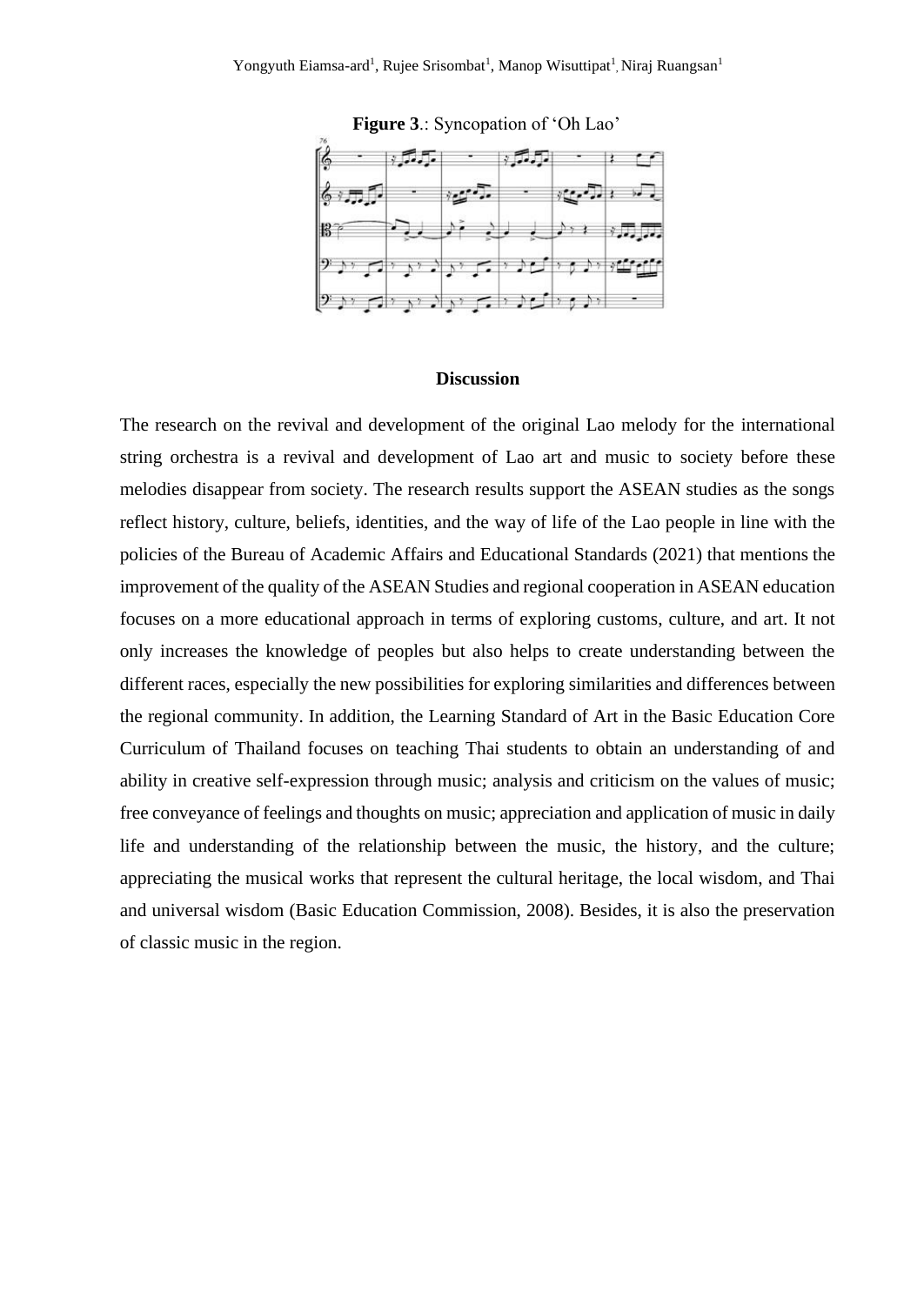Figure 4.: Revival of Lao Classical Songs



Figure 5.: Lao Classical Song Performance in Lao PDR



Figure 6.: Performance of 'Oh Loa' and 'Pla-Thong'

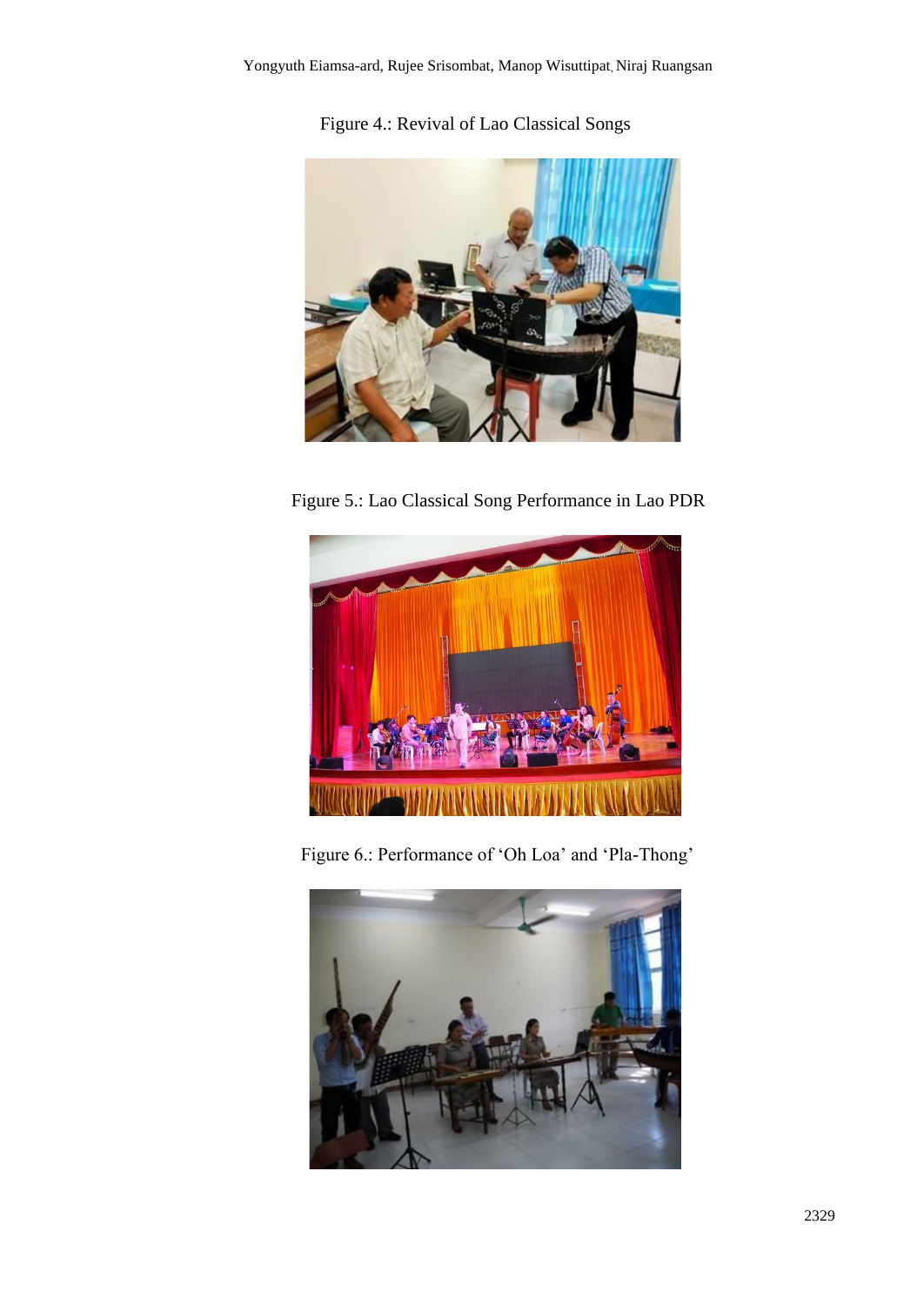### **Recommendation**

For future research, the five Lao classical songs: 'Pleang Si Bot', 'Pleang Hok Bot', 'Pleand Pead Bot', 'Soi-Mayura', and 'Suta-Kan-Seang' should be restored and developed as same as 'Oh Lao' and 'Pla-Thong'. The results of this research should be revised for supporting ASEAN or Music Studies based on the requirement of the Basic Education Core Curriculum of Thailand.

### **References**

- Basic Education Commission. (2008). *Basic Education Core Curriculum B.E. 2551 (A.D. 2008)*. Bangkok: Government of Thailand
- Bureau of Academic Affairs and Educational Standards. (2021). *ASEAN Curriculum Sourcebook*. Bangkok: Ministry of Education
- Chandransu, N. (2019). Integrating multicultural music education into the public elementary school curricula in Thailand. *International Journal of Music Education, 37*(4), 547560.
- Choawanan Prapakdee. (2014). Lao Phaen song: Political history in m. *JOurnal of Language and Culture, 33*(1), 5-30.
- Goble, J. S. (2010). *What's so important about music education?* (Vol. 32): Routledge.
- Ho, W.-c. (1999). The sociopolitical transformations and Hong Kong secondary music education: Politicization, culturalization, and marketization. *Bulletin of the Council for Research in Music Education*, 41-56.
- Kaewkumkong, A. Analyzing Thai Border School Policy Formation in the ASEAN Community Era. *IKAT: The Indonesian Journal of Southeast Asian Studies, 2*(2), 181-202.
- Kedchapan Kamput. (2018). A Study of Learning Achievement of ASEAN Studies Using the ASEAN Curriculum Source Book and Levels of Students Competency in 21st Century Skills: Case Study in Buffer Schools of Thailand. *Journal of Education Naresuan University, 21*(2), 34-53.
- Krissada Sooksumnieng, & Charoenchai Chonpairoj. (2017). The Vocal Music of Ethic Groups in Sounthen Laos, the Lao PDR. *Mekong-Salween Civilization Studies Journal, 8*(1), 100- 138.
- Laovanich, V., & Chuppunnarat, Y. (2016). Music education students' ways of learning and consumption of cultures. *Journal of Urban Culture Research, 13*(July), 108-127.
- Lehr, M. R. (1998). Music Education: The Brain-Building Subject. *Teaching music, 6*(3), 40-56.